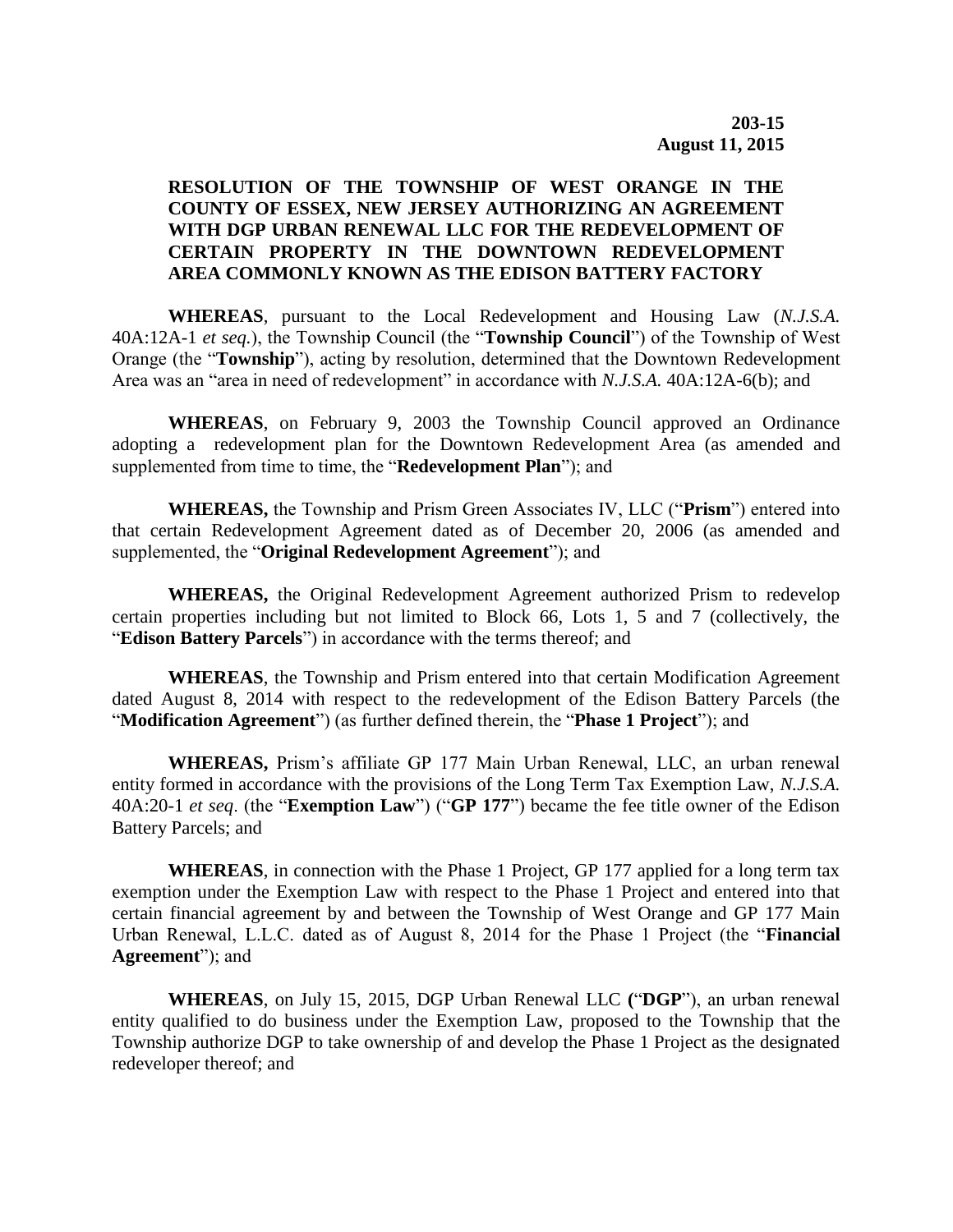**WHEREAS,** the Township and DGP desire to enter into a redevelopment agreement authorizing DGP to undertake the Phase 1 Project and to establish the rights and obligations of DGP with respect to the same ("**2015 Redevelopment Agreement**"); and

**WHEREAS**, concurrently with the adoption of this Resolution, the Township will have taken the following actions: (a) authorized the termination of that certain Modification Agreement dated August 8, 2014 granting Prism and GP 177 certain redevelopment rights with respect to the Phase 1 Project Site; and (b) authorized the execution of an amendment, assignment and assumption of the Financial Agreement with DGP with respect to the Phase 1 Project,

**NOW, THEREFORE BE IT RESOLVED** by the Township Council of the Township of West Orange, in the County of Essex, New Jersey, as follows:

# I. **GENERAL**

The aforementioned recitals are incorporated herein as though fully set forth at length.

## II. **EXECUTION OF 2015 REDEVELOPMENT AGREEMENT**

(a) The Mayor is hereby authorized to execute the 2015 Redevelopment Agreement, a form of which is attached hereto as Exhibit A (the **"Agreement"**), together with such additions, deletions and modifications as are necessary and desirable in consultation with counsel to effectuate the same.

(b) The Township Clerk is hereby authorized and directed, upon execution of the Agreement in accordance with the terns of Section II(a) hereof, to attest to the signature of the Mayor upon such document and is hereby further authorized and directed to affix the corporate seal of the Township upon such document.

#### III. **SEVERABILITY**

If any part of this Resolution shall be deemed invalid, such parts shall be severed and the invalidity thereby shall not affect the remaining parts of this Resolution.

# IV. **AVAILABILITY OF THE RESOLUTION**

A copy of this resolution shall be available for public inspection at the offices of the Township.

# V. **EFFECTIVE DATE**

This Resolution shall take effect upon final passage.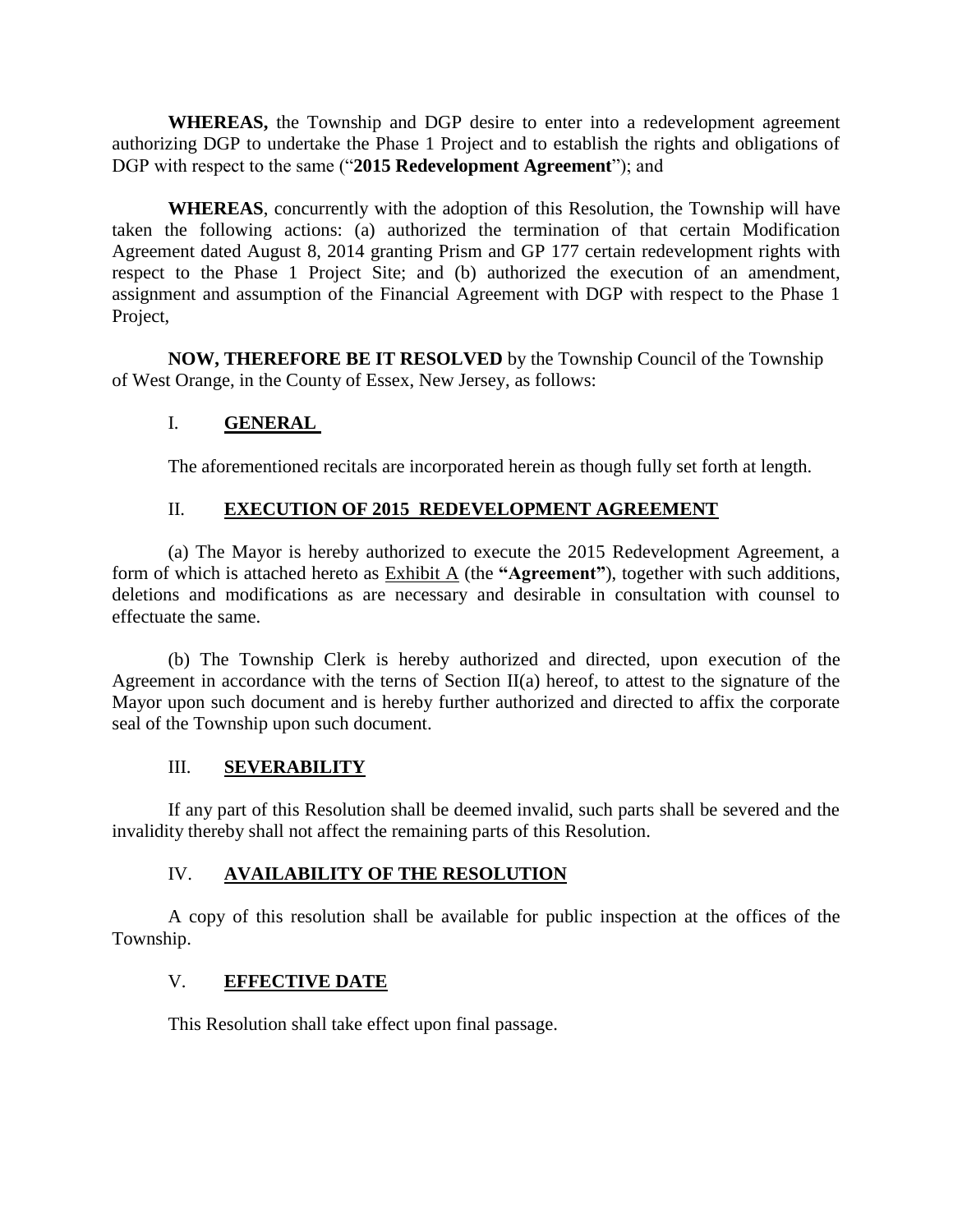**Karen J. Carnevale Jerry Guarino Municipal Clerk Council President**

**Adopted: August 11, 2015**

I HEREBY CERTIFY the foregoing to be a true copy of a resolution adopted by the West Orange Township Council, in the County of Essex, at its meeting held on \_\_\_\_\_\_, 2015.

Karen J. Carnevale, RMC, Municipal Clerk

\_\_\_\_\_\_\_\_\_\_\_\_\_\_\_\_\_\_\_\_\_\_\_\_\_\_\_\_\_\_\_\_\_\_\_\_\_\_\_\_\_\_